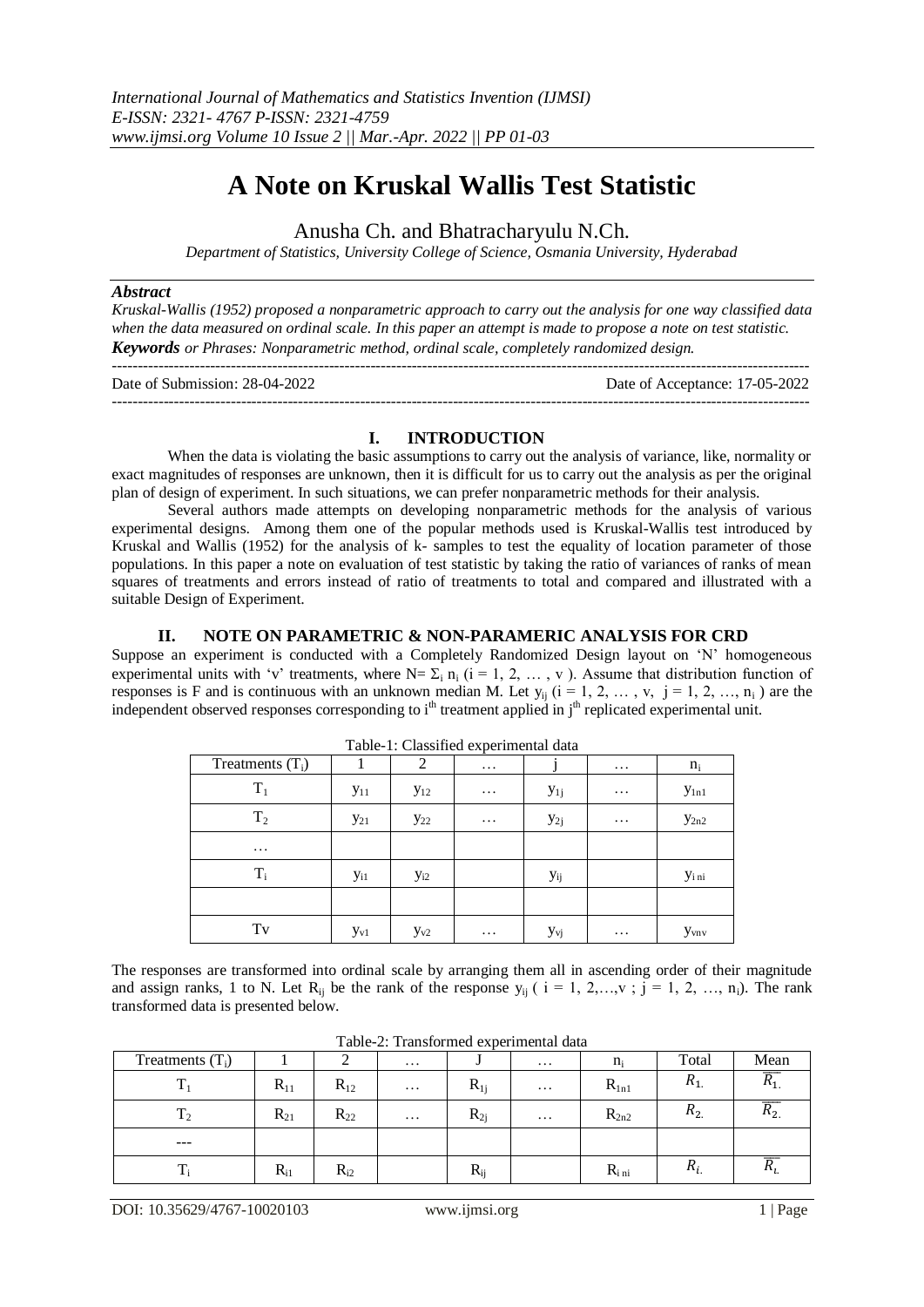| $---$         |                         |                       |          |               |          |                           |                |                |
|---------------|-------------------------|-----------------------|----------|---------------|----------|---------------------------|----------------|----------------|
| $\sim$<br>. . | $\mathbf{I} \mathbf{V}$ | $\mathbf{N}_{\rm V2}$ | $\cdots$ | $\mathbf{IV}$ | $\cdots$ | $\mathbf{r}_{\text{vnv}}$ | $\mathbf{u}_v$ | $\mathbf{u}_v$ |

Where  $\overline{R_{i}} = \sum_{i=1}^{v} \frac{R_{i}}{R_{i}}$  $\boldsymbol{n}$  $\frac{v}{t-1} \frac{R_i}{n_i}$  the average rank of responses belongs to the i<sup>th</sup> treatment, and  $\overline{R_n} = \frac{R_i}{\Delta}$  $\frac{R_i}{N} = \sum_{i=1}^{v} \sum_{j=1}^{n_i} \frac{R_i}{N}$ N  $\boldsymbol{n}$  $v_{i=1}^{v} \sum_{j=1}^{n_i} \frac{\kappa_{ij}}{N} =$ (

 $\frac{1}{2}$  is the average rank all responses. The null hypothesis (H<sub>0</sub>) to be tested is that there is no significant difference in the treatment effects.

H<sub>0</sub>:  $\alpha_1 = \alpha_2 = ... = \alpha_v = \alpha$  vs H<sub>1</sub>: at least two of the  $\alpha_i$ 's are different Treatment Sum of squares with (v-1) degrees of freedom is

$$
\sum_{i=1}^{v} \sum_{j=1}^{n_i} (\overline{R_i} - \overline{R_i})^2 = \sum_{i=1}^{v} \frac{R_{i^2}}{n_i} - N \overline{R_i^2} = \sum_{i=1}^{v} \frac{R_{i^2}}{n_i} - \frac{N(N+1)^2}{4}
$$

Total Sum of squares with N-1 degrees of freedom is

 $\sum_{i=1}^{v} \sum_{i=1}^{n}$  $\sum_{i=1}^{v} \sum_{j=1}^{n_i} (R_{ij} - \overline{R})^2 = \sum_{i=1}^{v} \sum_{j=1}^{n_i}$  $v_{i=1}^v \sum_{j=1}^{n_i} R_{ij}^2$  - N  $\overline{R}^2 = \frac{N}{2}$  $rac{)(2N+1)}{6} - \frac{N}{2}$  $\frac{(1+1)^2}{4} = \frac{N}{2}$  $\frac{(x-1)}{12}$ . Then the Error Sum of Squares with (N-v) degrees of freedom is

$$
\frac{N(N^2-1)}{12} - \left[\sum_{i=1}^{\nu} \frac{R_{i^2}}{n_i} - \frac{N(N+1)^2}{4}\right] = \frac{N(N+1)}{4} \left[\frac{(N-1)}{3} + (N+1)\right] - \sum_{i=1}^{\nu} \frac{R_{i^2}}{n_i} = \frac{N(N+1)(2N+1)}{2} - \sum_{i=1}^{\nu} \frac{R_{i^2}}{n_i}
$$
  
By taking the ratio of mean squares in ranks for treatments and errors, the test statistic is

The Test statistics is given by

$$
Q = \frac{\frac{1}{\nu - 1} \left[ \sum_{i=1}^{\nu} \frac{R_{i,2}}{n_i} - \frac{N(N+1)^2}{4} \right]}{\frac{1}{N - \nu} \left[ \frac{N(N+1)(2N+1)}{2} - \sum_{i=1}^{\nu} \frac{R_{i,2}}{n_i} \right]} = \frac{(N - \nu) \left[ 4 \sum_{i=1}^{\nu} R_{i,2}^2 - n_i N(N+1)^2 \right]}{2(\nu - 1) \left[ n_i (2N^3 + 3N^2 + N) - 2 \sum_{i=1}^{\nu} R_{i,2}^2 \right]}
$$

The Test statistics is given by

$$
Q = \frac{\sum_{i=1}^{v} \frac{R_{i}^{2}}{n_{i}} - \frac{N(N+1)^{2}}{4}}{\frac{N(N+1)(2N+1)}{2} - \sum_{i=1}^{v} \frac{R_{i}^{2}}{n_{i}}} = \frac{4 \sum_{i=1}^{v} R_{i}^{2} - n_{i} N(N+1)^{2}}{2n_{i} (2N^{3}+3N^{2}+N) - 4 \sum_{i=1}^{v} R_{i}^{2}}
$$

**Example:** The experimental data presented in Table 3 is study of the distribution of weights gains, when four types of feeds A, B, C, and D given to 20 rabbits of homogeneous group and with 5 selected for each feeding.

| Table 3: Feed & Weight gains (kg) |      |      |      |                 |      |  |  |
|-----------------------------------|------|------|------|-----------------|------|--|--|
|                                   | 3.35 | 3.8  |      | $3.55$   $3.36$ | 3.81 |  |  |
| в                                 | 3.79 |      | 4.11 | 3.95            | 4.25 |  |  |
| $\mathbf C$                       |      | 4.5  | 4.51 | 4.75            |      |  |  |
| D                                 | 3.57 | 3.82 | . ೧୨ | 3.96            | 3.82 |  |  |

The rank transformed data is given by

| Table 4: Rank Transformed data |
|--------------------------------|
|                                |

| Treatments |        | Total |        |    |     |    |
|------------|--------|-------|--------|----|-----|----|
|            |        |       |        |    |     | 19 |
|            |        | 14    | 19     | 10 | IJ  | 63 |
|            | $\sim$ | 16    |        | 18 | 20  | 83 |
|            |        | 0.J   | $\sim$ |    | o.J | 45 |

(i) Then the Kruskal Wallis statistic value is

$$
H = \frac{12}{N(N+1)} \sum_{i=1}^{V} \frac{R_{i}^{2}}{n_{i}} - 3(N+1) = \frac{12}{20 \times 21} \left[ \frac{19^{2}}{5} + \frac{63^{2}}{5} + \frac{83^{2}}{5} + \frac{45^{2}}{5} \right] - 3(21) = 12.68.
$$

Critical value of  $\chi^2_{3df} = 7.81$ . There is a significance difference the location parameters of four feedings. (ii) The test statistic 'Q' is given by

$$
Q = \frac{4 \sum_{i=1}^{p} R_i^2 - n_i N(N+1)^2}{2 \sqrt{(\frac{2}{3} + 1)^2 (n + 1)^2}} = \frac{4(3244) - 5(20)}{2 \sqrt{(\frac{2}{3} + 1)^2 (n + 1)^2}} = \frac{4(3244) - 5(20)}{2 \sqrt{(\frac{2}{3} + 1)^2 (n + 1)^2}}
$$

 $\frac{4 \sum_{i=1}^{V} R_{i}^{2} - n_{i} N (N+1)^{2}}{2 n_{i} (2 N^{3} + 3 N^{2} + N) - 4 \sum_{i=1}^{V} R_{i}^{2}} = \frac{4}{2(5) [5(1 + N^{3})^{2} + N^{2} + N^{2}]}$  $\frac{4(13244)-3(20)(21)}{2(5)[5(16000+1200+20)-4(13244)]} = 0.074$ 

Critical value of  $\chi^2_{3df} = 7.81$ , it can be concluded that, there is no significance difference.

(iii) The test statistic  $\ddot{Q}$  is given by

$$
Q = \frac{(N-v)\left[4\sum_{i=1}^{v} R_i^2 - n_i N(N+1)^2\right]}{2(v-1)\left[n_i (2N^3+3N^2+N) - 2\sum_{i=1}^{v} R_i^2\right]} = \frac{(20-4)[52976-44100]}{2(4-1)[5(16000+1200+20)-2(13244)]} = 0.397
$$

Critical value of  $\chi^2_{3df} = 7.81$ . There is no significance difference between the feedings. (iv) F-statistic is evaluated under the assumption of normality is F =13.77. Critical value of  $F_{3,16} = 3.20$ there is a significance difference between the feedings. It can be concluded that there is a contradiction to the Q statistic and H statistic in drawing the conclusion